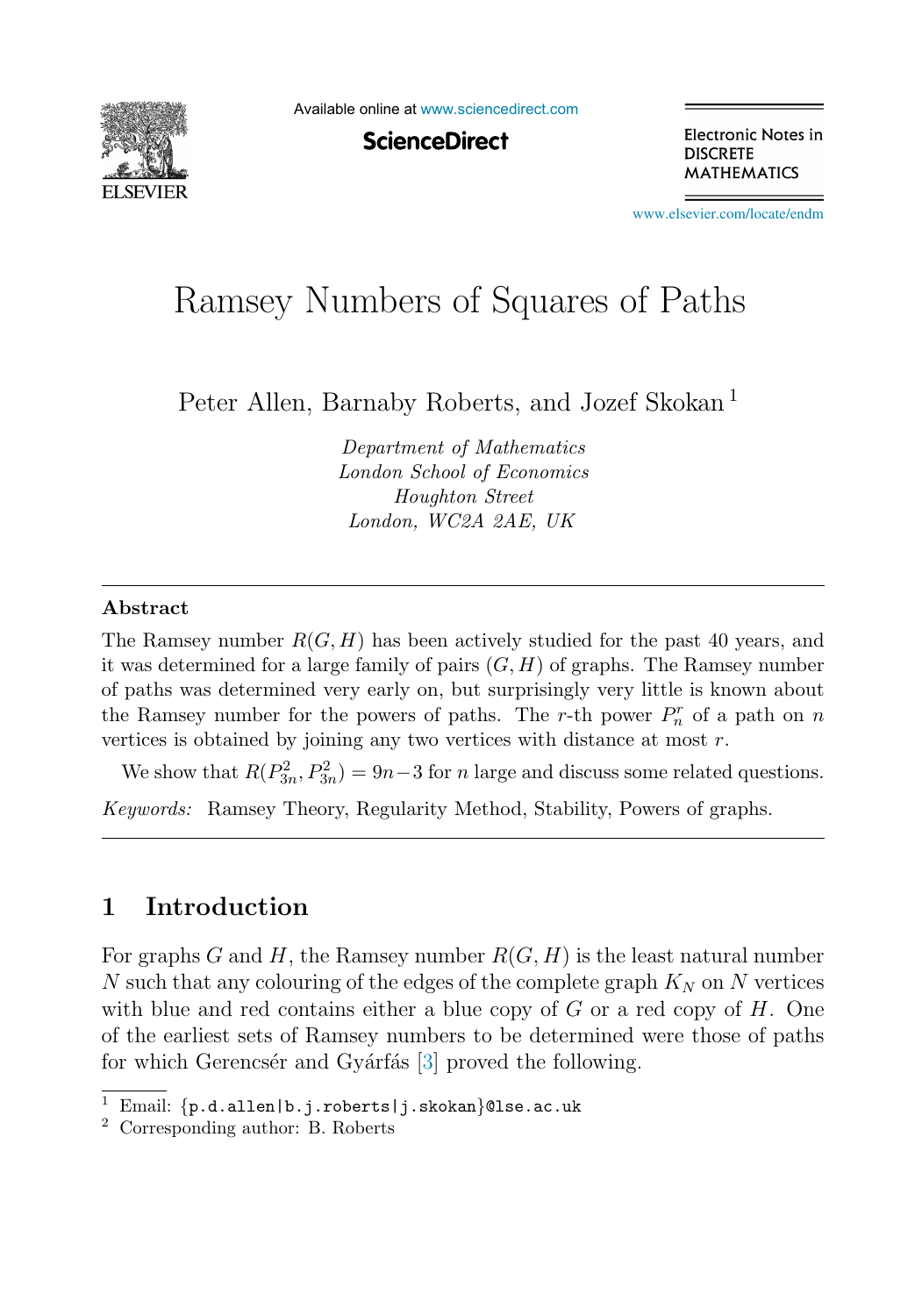<span id="page-1-0"></span>**Theorem 1.1** For  $n \geqslant m \geqslant 2$  we have  $R(P_m, P_n) = n + \lfloor m/2 \rfloor - 1$ .

The r-th power of a path  $P_n^r$  is the graph with vertex set  $[n] = \{1, ..., n\}$ in which ij forms an edge if and only if  $|i-j| \leq r$ . The *bandwidth* of an *n*-vertex graph G is the smallest integer k such that G is a subgraph of  $P_n^k$ . The Ramsey numbers of powers of paths were studied by Allen, Brightwell and Skokan in [\[2\]](#page-4-0) while investigating the impact of bandwidth on the Ramsey numbers of graphs with bounded degree. In particular, they proved the following upper bound on Ramsey numbers of graphs with bounded degree and sublinear bandwidth.

**Theorem 1.2** Given  $\Delta \geq 1$ , there exist  $n_0$  and  $\beta$  such that, whenever  $n \geq n_0$ and G is an n-vertex graph with maximum degree at most  $\Delta$  and bandwidth at most  $\beta n$ , we have  $R(G, G) \leqslant (2\chi(G) + 4)n$ .

The proof of Theorem 1.2 requires good estimates for  $R(P_n^k, P_n^k)$ . For n a large multiple of  $k + 1$ , Allen, Brightwell and Skokan obtained the bounds

$$
(k+1)n - 2k \le R(P_n^k, P_n^k) \le \left(2k + 2 + \frac{2}{k+1}\right)n + o(n)
$$

and conjectured the lower bound to be correct. They also conjectured the following strengthening of Theorem 1.2.

**Conjecture 1.3** For any  $\Delta \geq 1$ , there exist  $n_0$ ,  $\beta$  and C such that whenever  $n \geq n_0$  and G is an n-vertex graph with maximum degree at most  $\Delta$  and bandwidth at most  $\beta n$  we have  $R(G, G) \leqslant (\chi(G) + C)n$ .

It is suggested in [\[2\]](#page-4-0) that a strong form of this conjecture may even be true: we can take  $C = \varepsilon$  for any  $\varepsilon > 0$ . Determining  $R(P_n^k, P_n^k)$  would be an important step towards proving Conjecture 1.3. For  $k = 2$ , we slightly alter the construction from [\[2\]](#page-4-0), by adding an extra vertex, and then prove a matching upper bound to obtain the following theorem.

**Theorem 1.4** There exists  $n_0 \in \mathbb{N}$  such that for all  $n \geq n_0$ 

$$
R(P_{3n}^2, P_{3n}^2) = 9n - 3.
$$

A natural next question is whether we can use this result to improve Theorem 1.2, obtaining  $R(G, G) \leq (3 + o(1))n$  for the case  $\chi(G) = 3$ . This is work in progress.

It would be very interesting to find  $R(P_n^k, P_n^k)$  for all k (and sufficiently large n). It seems reasonable to hope that if one can prove an upper bound of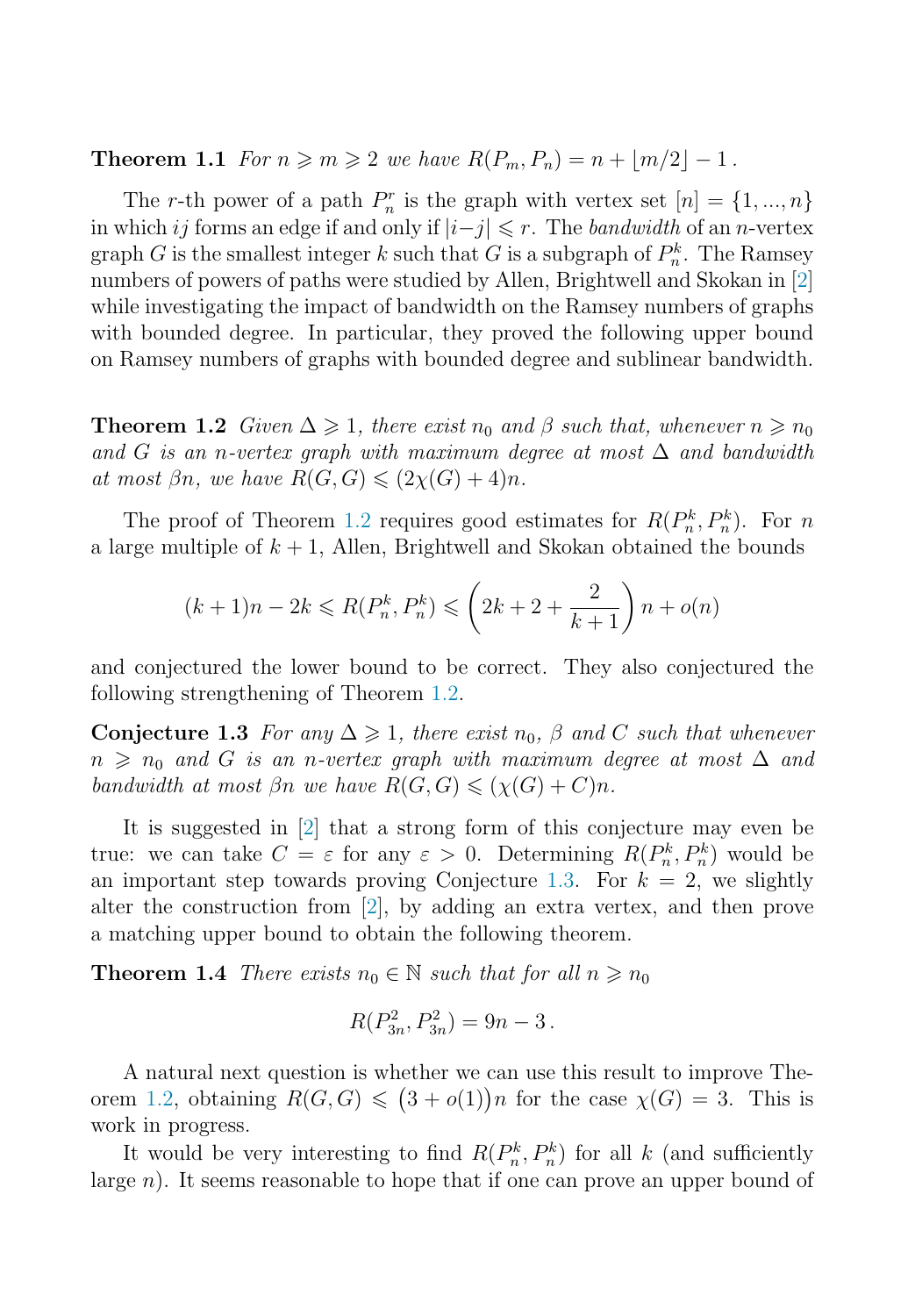$(k + 1 + o(1))n$  then one could go further and prove the strong form of Conjecture [1.3](#page-1-0) mentioned above. One attractive consequence of this conjecture is, using the fact that bounded degree planar graphs are four-colourable and have sublinear bandwidth, that given any  $\Delta \geqslant 1$ , if H is a planar graph with maximum degree  $\Delta$  then  $R(H, H) \leq (4 + o(1))v(H)$ . This is asymptotically best possible as  $R(P_n^3, P_n^3) \geq 4n - 8$ .

## **2 Construction**

We now give a lower bound construction for  $R(P_{3n}^2, P_{3n}^2)$ . For sets of vertices X and Y we denote by  $E(X, Y)$  the set of edges with one end in X and the other in Y. We also set  $E(X) := E(X, X)$ .



 $n - 1$  and a single vertex z. Colour all edges of  $E(A \cup \{z\}) \cup$  $E(B\cup\{z\})\cup E(A, D)\cup E(B, E)\cup$  $E(C, D) \cup E(C, E) \cup E(D, E)$  by blue. Colour all edges in  $E(D \cup$  $\{z\}\right) \cup E(E \cup \{z\}) \cup E(A, E) \cup$  $E(B, D) \cup E(A, C) \cup E(B, C) \cup$  $E(A, B)$  by red. Colour edges in  $E(C \cup \{z\})$  arbitrarily. The addition of the vertex z is the only difference from the construction given in [\[2\]](#page-4-0).

Partition the vertices of  $K_{9n-4}$ into sets  $A$ ,  $B$ ,  $D$ ,  $E$ , each of size  $2n - 1$ , a set C of size

Fig. 1. Lower Bound Construction

# **3 Methods**

In this section we outline the main methods of the proof of Theorem [1.4.](#page-1-0)

## 3.1 The Regularity Lemma

Szemerédi's regularity lemma  $[4]$  states that graphs of positive edge density can be partitioned into finitely many parts such that the edges between almost all pairs of parts are evenly distributed. We use a version that can be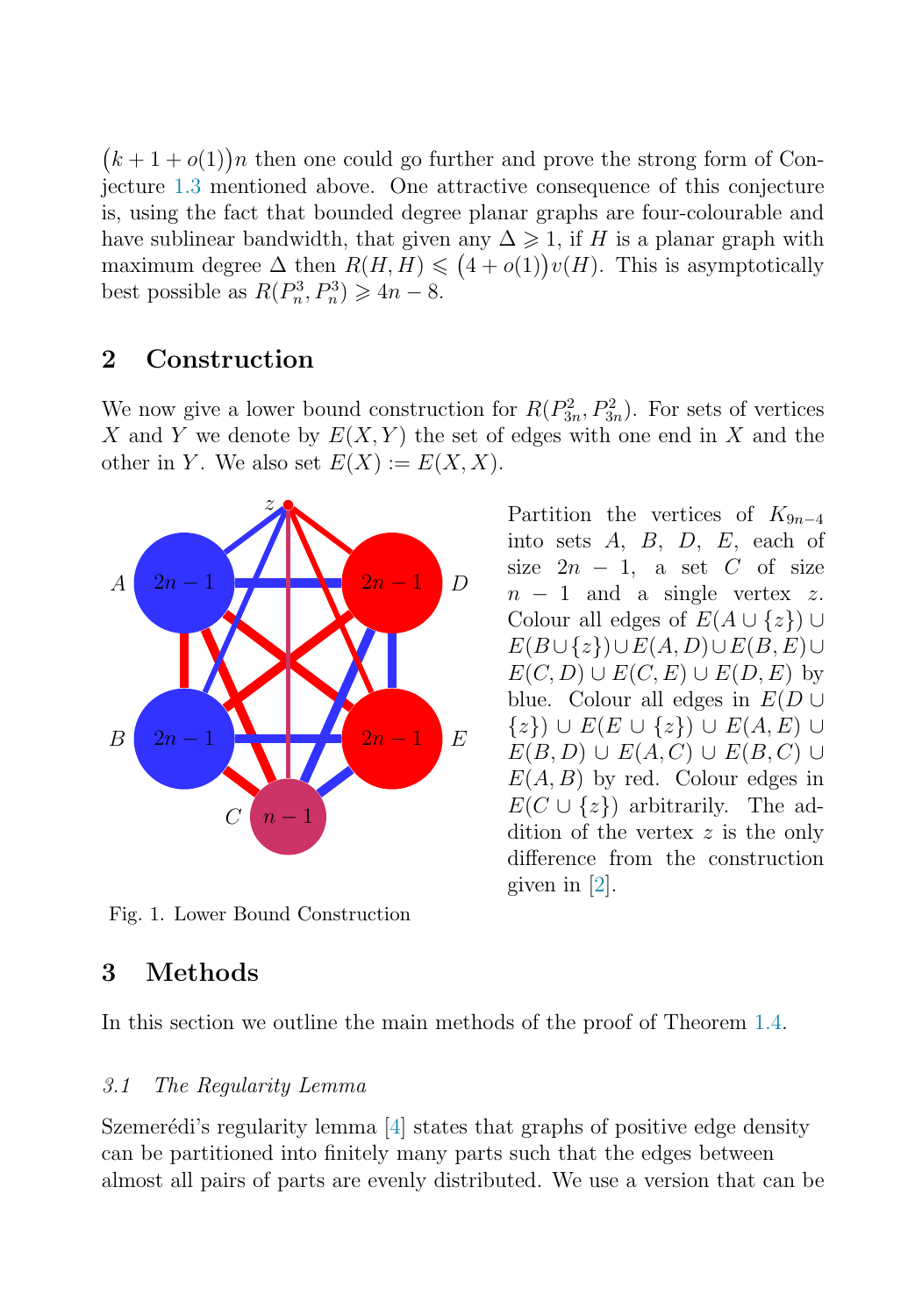<span id="page-3-0"></span>applied to 2-coloured graphs to say that between almost all pairs the edges are evenly distributed in both colours. First we give a definition.

**Definition 3.1** Given a real number  $\varepsilon > 0$  and a graph  $G = (V, E)$  we say a pair  $(A, B)$  of disjoint vertex sets is  $\varepsilon$ -regular (with respect to G) if any  $A' \subseteq A, B' \subseteq B$  satisfying  $|A'| \geq \varepsilon |A|, |B'| \geq \varepsilon |B|$  also satisfy

$$
|d(A',B') - d(A,B)| \leq \varepsilon
$$

where  $d(X, Y) := e(X, Y) / (|X||Y|)$  denotes the density of the pair  $(X, Y)$ .

**Lemma 3.2 (The Regularity Lemma [\[4\]](#page-4-0))** For any  $\varepsilon > 0$  and  $t_0 \in \mathbb{N}$ there exist  $n_0, t_1 \geq t_0$  such that any 2-coloured complete graph G on  $N \geq n_0$ vertices has a partition into  $t + 1$  classes  $V = V_0 \cup V_1 \cup \cdots \cup V_t$  satisfying:

- (i)  $t_0 \leqslant t \leqslant t_1$ .
- (ii)  $|V_0| \leq \varepsilon |V|$ ,  $|V_1| = |V_2| = \ldots = |V_t|$ .
- (iii) All but at most  $\varepsilonbin2)$  of the pairs  $(V_i, V_j)$ ,  $1 \leq i < j \leq t$  are  $\varepsilon$ -regular in both colours.

Given a 2-coloured complete graph G and an  $\varepsilon$ -regular partition of G we can define an auxiliary 2-coloured graph R called the  $\varepsilon$ -reduced graph in which the vertex set of R is  $\{1, ..., t\}$  and ij form an edge if  $(V_i, V_j)$  is  $\varepsilon$ -regular in both colours. We colour edges ij of R with the majority colour of  $(V_i, V_i)$ .

### 3.2 Embedding Lemma

We next introduce a notion of connectivity for monochromatic triangles in a 2-coloured graph. Given a graph  $G$ , we say that two blue triangles  $T$  and  $T'$  are *blue-triangle-connected* if there exists a sequence of blue triangles of the form  $T = T_1, ..., T_\ell = T'$  such that consecutive triangles in  $T_1, ..., T_\ell$  share an edge. We call a set of vertex disjoint blue triangles which are pairwise blue-triangle-connected to each other a blue triangle-connected-triangle-factor or blue TCTF for short, and we define a red TCTF similarly. The following lemma, which is a direct consequence of Lemma 8 from [\[1\]](#page-4-0), shows that if we find a monochromatic TCTF on  $(1 + \delta)\lambda t$  vertices in our reduced graph R then we also have a monochromatic square of a path on  $3\lambda N$  vertices in G.

**Lemma 3.3 (Embedding Lemma)** For all  $0 < \delta, \lambda < 1$  there exist  $\varepsilon > 0$ ,  $m, n_0 \in \mathbb{N}$  such that if G is a 2-coloured  $K_N$  with  $N \geq n_0$  and R is an  $\varepsilon$ -reduced graph of G with  $|R|=t \leqslant m$  and R contains a monochromatic TCTF on  $(1 + \delta)\lambda t$  triangles then G has a monochromatic  $P_{3\lambda N}^2$ .